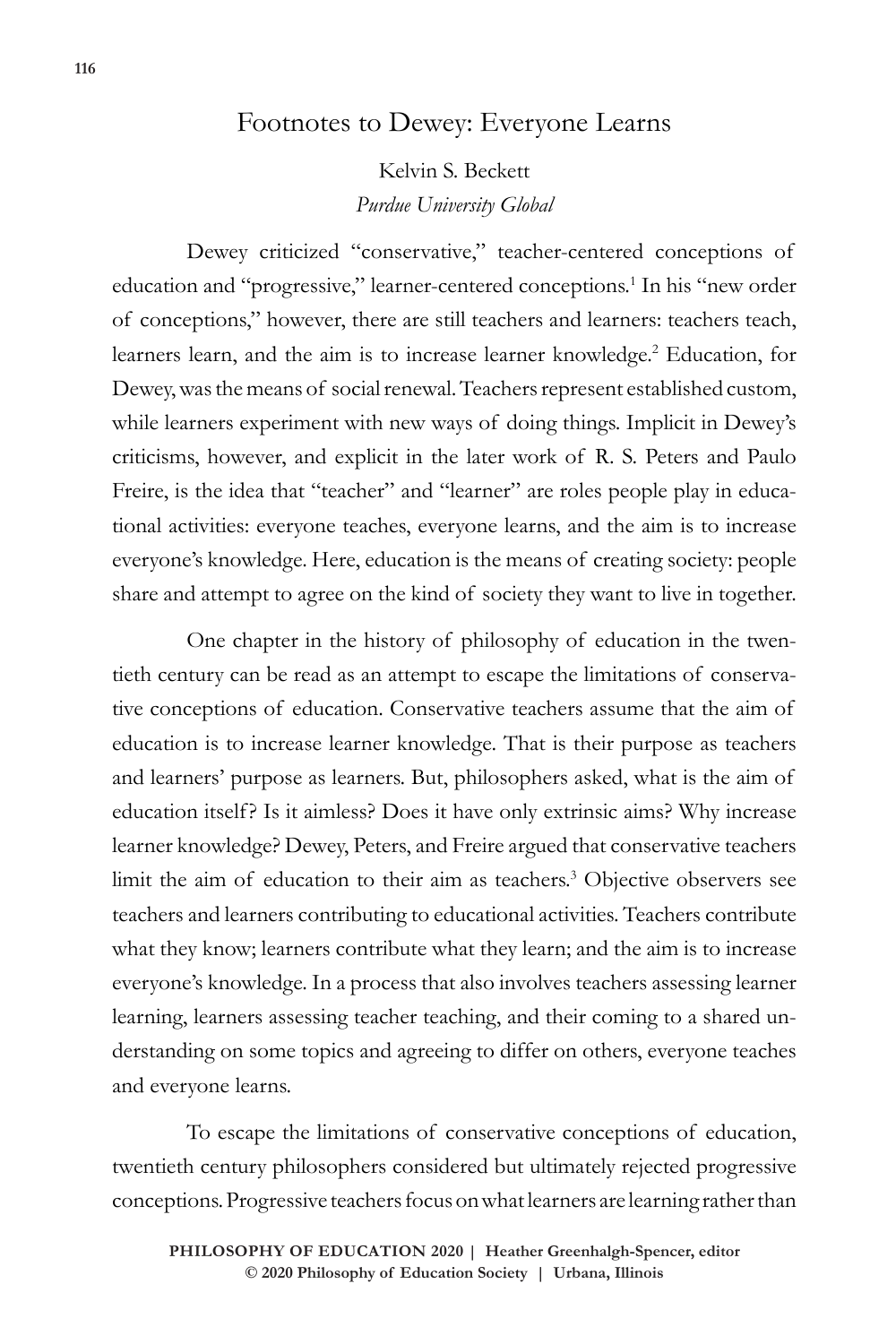what they (teachers) are teaching and on procedural rather than propositional knowledge. The aim is to increase learners' ability to learn. But, philosophers realized, progressive teachers still see "us" and "them" (teachers and learners) and they still assume that the aim of education is to increase "their" knowledge. Objective observers see participants contributing to educational activities. Teachers contribute learning strategies known to be generally effective; learners contribute strategies that prove to be effective for them with the task at hand; and the aim is to increase the group's ability to learn. In a process that also involves learners assessing teacher strategies, teachers assessing learner strategies, and their agreeing to make use of some but not others, everyone teaches and everyone learns.

In Dewey's new order of conceptions, an original analysis of the concept of education begins to emerge. Education is seen from the perspective of an objective observer. Teachers and learners are participants in educational activities in which everyone teaches, everyone learns, and the aim is to increase everyone's knowledge. The classroom is seen as a kind of laboratory where researchers test hypotheses, or as a caucus room where party members decide who will represent them. It is a space where, as Joseph Betz puts it, "the shared, cooperative, open spirit of both science and democracy" thrives.4 The primary role of the teacher is to transmit established knowledge (and preserve society). The primary role of the learner is to discover new knowledge (and improve society). Working together, they aim to create a body of foundational knowledge for a new society, a society that they can share.

### DEWEY, PETERS, FREIRE

Dewey's new conceptions are also found in the work of R. S. Peters and Paulo Freire. All three philosophers emphasized an aspect of education they felt teachers were neglecting—learner experience (Dewey), learner understanding (Peters), learner belief (Freire)—and they argued that educational activities had to be reconceived to make room for it. What they didn't do was pause and reflect on the new conceptions themselves, and as a result they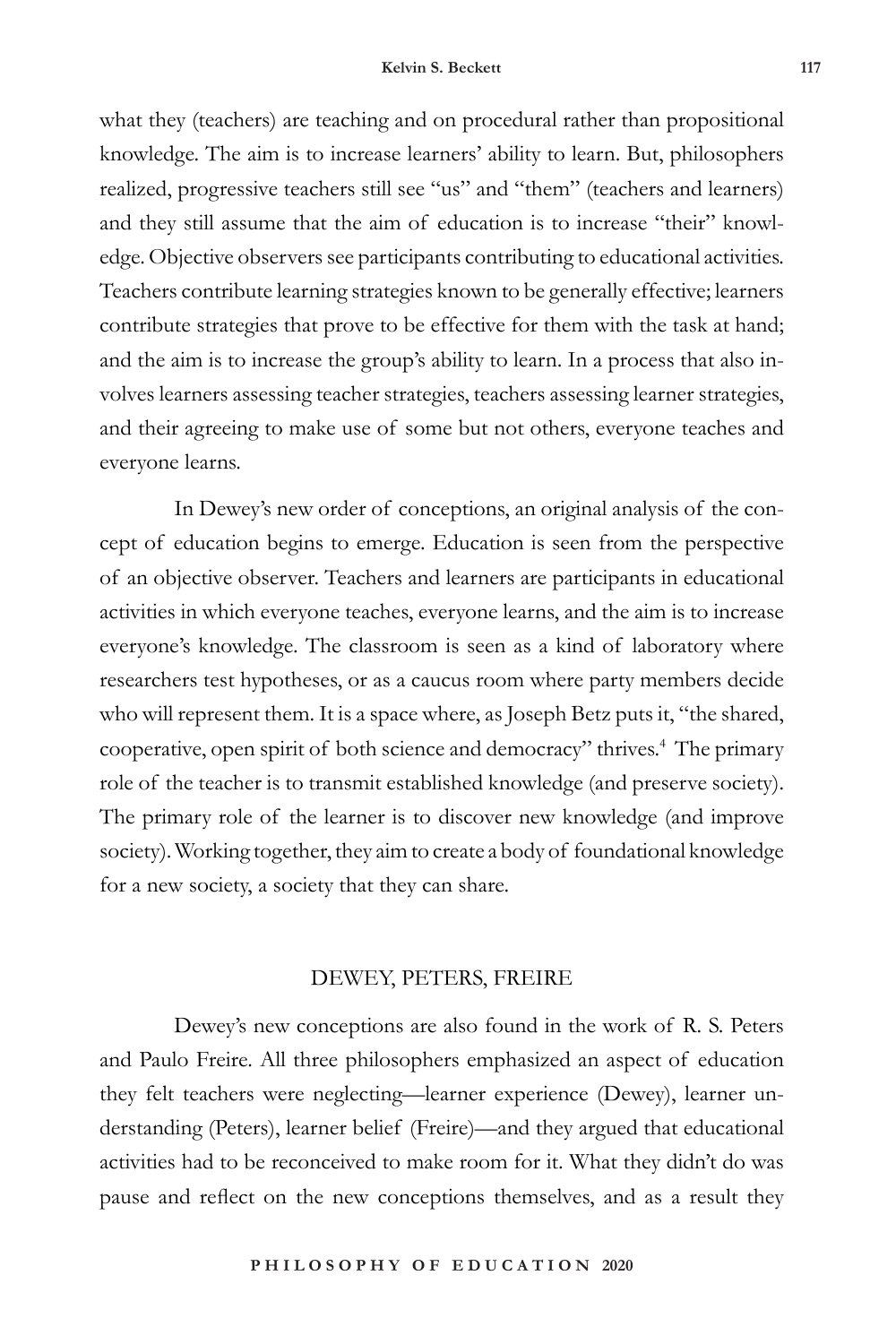didn't fully appreciate the significance of one of them. For Dewey, Peters, and Freire, teachers still teach, learners still learn, and their aim is still to increase learner knowledge. Evidence of success, however, now comes from increased teacher knowledge. Dewey taught us that students experience teacher teaching based on their previous experience; and because that experience is uniquely theirs what they learn is new to teachers. Education, Dewey said, is "that reconstruction or reorganization of experience which adds to the meaning of experience, and which increases ability to direct the course of subsequent experience."<sup>5</sup> One implication of this conception is that if students can only repeat what teachers teach, and as a result teachers only learn that students can repeat it, because the teaching has not engaged students' previous experience, it has been, for Dewey, only minimally educational. It has, as he said, produced only "'sharps' in learning."6

For Peters, the old conceptions emphasize teaching facts and skills. He argued that the emphasis should be on teaching for understanding and cognitive perspective. Evidence of successful teaching comes when learners can apply what they learn in new contexts. Given that understanding involves aligning new knowledge with existing knowledge, which is unique to students, and adapting the new knowledge to fit contexts which are different from the contexts in which it was learned, the result will be new to teachers. Students develop their own understanding and join teachers in what Peters called "the shared experience of exploring a common world."7 Students who can only repeat what teachers teach, even those who can repeat the rationale given for teaching it, know what teachers taught but do not, according to Peters, understand it. There is no indication that the teaching has engaged students' existing knowledge or that it has been adapted to fit the new contexts.

For Freire, the old conceptions emphasize teaching "ignorance" and submission.<sup>8</sup> He argued the emphasis should be on teaching for belief and action. Evidence of successful teaching comes when learners take what they learn in a "theoretical context" (the circulo de cultura) and apply it to life in a "concrete context" (their "slum reality").<sup>9</sup> Given that belief is achieved only after objectifying, interrogating, and overcoming perceived ignorance, and that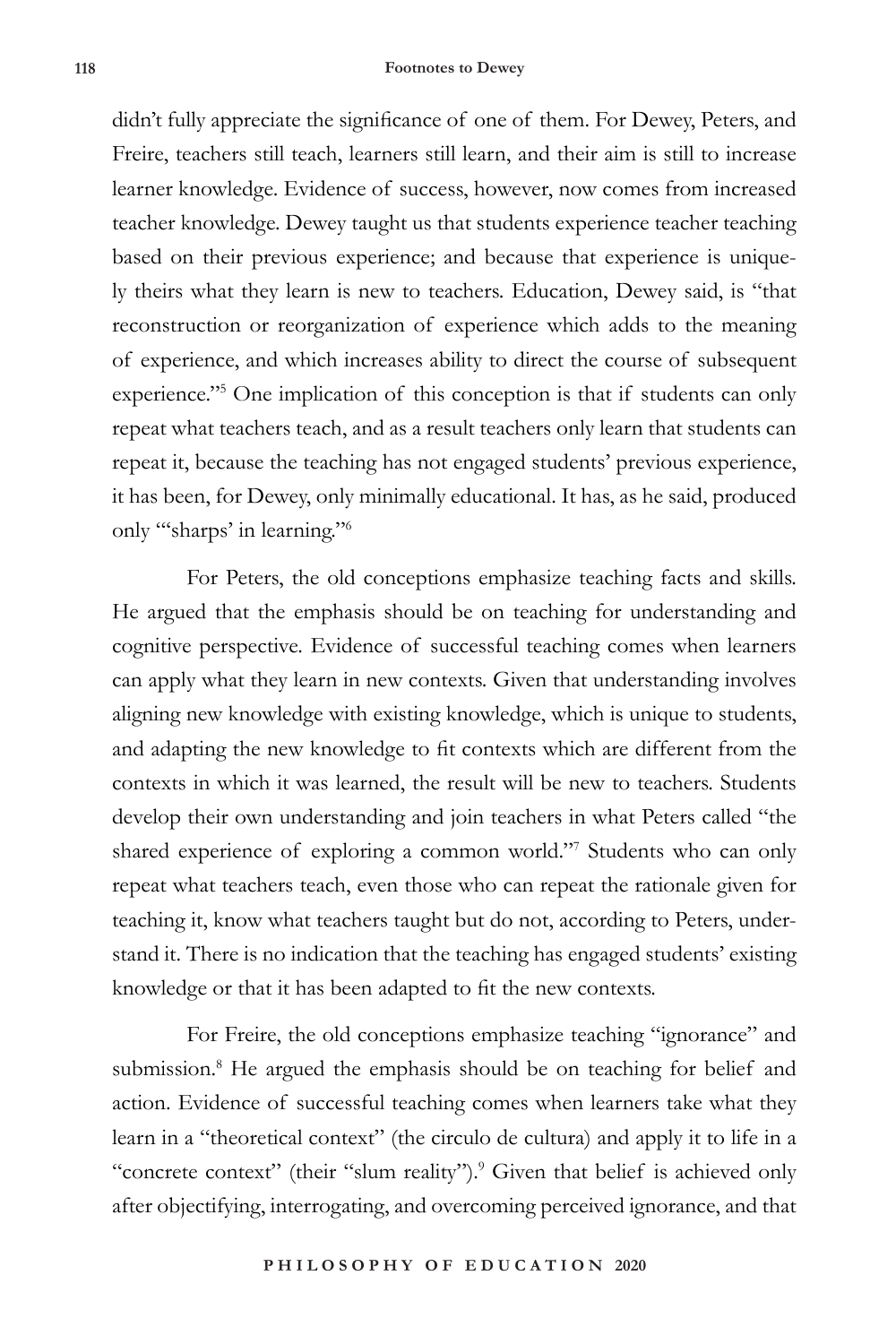it is applied in contexts which learners know better than teachers, the result will be new to teachers. "Teacher–student" and "students–teachers" are, as Freire says, critical co-investigators "jointly responsible for a process in which all grow."10 Students who only repeat what teachers say and resume their lives unchanged, far from having overcome their ignorance, show signs of having it strengthened, seeing teachers not as potential liberators (as ignorant as they are) but as new, all-knowing oppressors. There is no evidence that students are prepared to share responsibility for their own (let alone the teachers') education.

Dewey, Peters and Freire leave us with work to do. Each merely sketched, and as a result failed to fully appreciate the significance of expanding the aim of education to increasing everyone's knowledge. Dewey mentions the "privilege" of teacher learning, but it appears to be a side-effect not an aim of education; while in historical accounts of the University Elementary School in Chicago we hear the voices of teachers but not those of teacher-learners.<sup>11</sup> It's as if teachers were not members of the society being renewed, and that the direction renewal takes was not as new to them as it is to students. For Peters, teacher learning is a consequence of educational activity. Learners teach teachers but only after being initiated into "forms of thought and awareness" and mastering their "standards of appraisal."<sup>12</sup> But initiation is a process in which everyone learns. While students master the standards by applying them in new contexts, teachers are learning more about the contexts in which the standards can and cannot be applied. Students are, in effect, testing the standards' generalizability. For Freire, teacher learning is preparation for educational activity. Teachers begin literacy campaigns by researching students' "linguistic universe," looking for trisyllabic "generative words" such as FAVELA (slum).<sup>13</sup> The words then become the subjects of dialogue in the culture circles. But teachers' understanding of the words are not the same as students'; and the aim of dialogue between teachers-students and student-teacher is, presumably, the creation of a shared linguistic universe, something which will be as new to teachers as it is to students.

Dewey's, Peters' and Freire's unique contributions to our understanding of education are well known and continue to be discussed, analyzed, and criticized.14 Less well known, because they didn't emphasize it, is their shared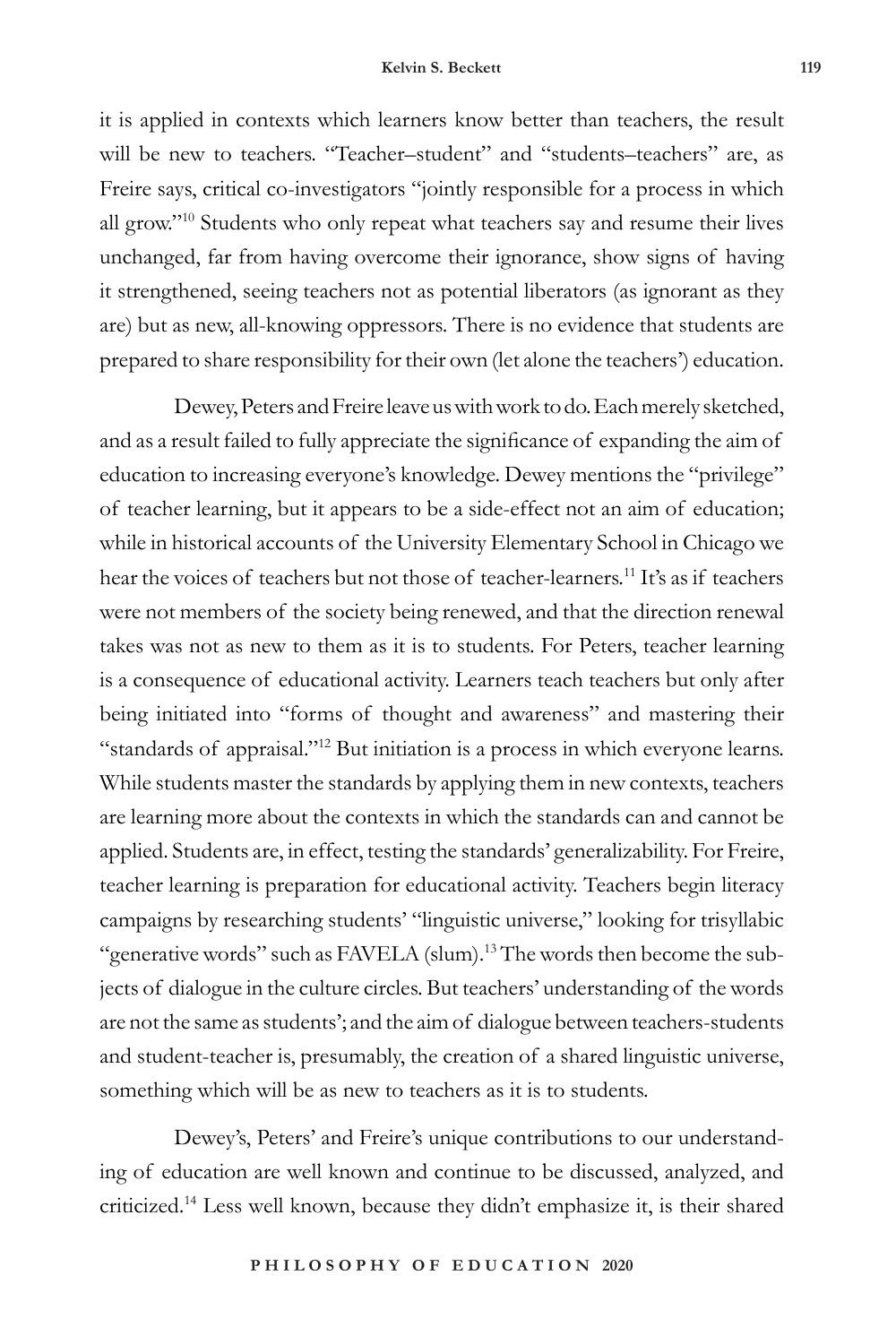understanding of the aim of education. This understanding—the context in which they saw an important aspect of education being neglected and which justified placing greater emphasis on it—needs further consideration. Given that teacher learning is a necessity not a privilege; that learner initiation does not just apply but tests teacher knowledge; and that dialogue challenges teachers' as well as learners' linguistic universe; is it not time to remove the limitations Dewey, Peters and Freire left us and consider the possibility that the aim of education is to increase everyone's knowledge?

### DEWEY'S NEW ORDER OF CONCEPTIONS REVISITED

In conservative conceptions of education, teacher learning is an aspect, but not an aim of education. Teachers need to know if students are learning what is being taught. They continually assess student learning. But what students learn is always new to teachers. Even when they can only repeat what teachers say, that this group of students can repeat it now is new to teachers. Is teacher learning limited in scope? Yes and no. It's true that the teachers only concern is that students learn what is taught, but given that learning never aligns exactly with teaching, and that what students learn might be almost anything, teacher learning is unlimited. Is teacher learning as important as learner learning? Possible but unlikely: it depends on what learners learn. In most cases, learner learning either aligns with teacher teaching or it's wrong. Teachers may remember insights students had which caused them to reconsider what they thought they knew, but these are special memories because they recall events that don't happen very often.

In progressive conceptions of education, teacher learning is an outcome (but not an aim) of education. Teachers teach learning strategies by presenting students with problems to solve. Students "learn by doing," that is, by trial and error. Teachers help if students need help, if for example they become blocked or their interest flags.15 Do progressive conceptions expand the scope of teacher learning? Yes. The strategies students finally settle on will be at least in some respects new to teachers. Is teacher learning as important as learner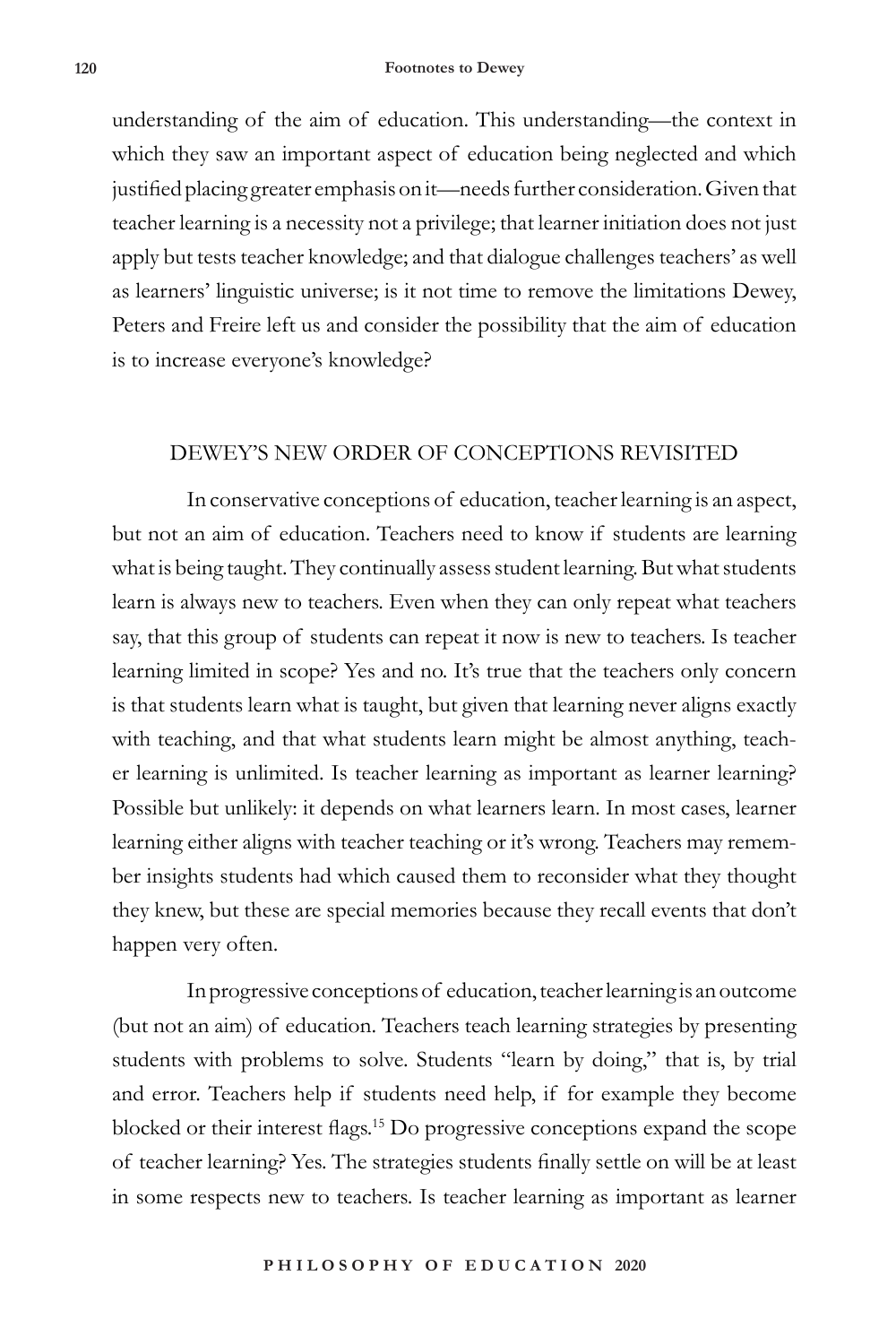learning? Possibly. It depends on the problem. If there is no proven solution to a problem, the strategies students come up with could well be as effective as any strategies tried before. If, on the other hand, the problem has only one possible solution, and the students did not find it, then the most teachers can learn is that students have found a new way of going wrong.

In Dewey's new order of conceptions, as understood here, teacher learning and learner learning are equally important. When "teacher" and "learner" are conceived as roles everyone plays, and the aim is to increase everyone's knowledge, it is just as important that teachers learn from students (and on their own) as students learn from teachers. Learners are no longer limited to teaching what they know about teacher-assigned topics or what they learn trying to solve teacher-assigned problems. Their interests as learners are just as important as teachers' interests as teachers. Given learners' unique perspectives on topics and problems they helped define and challenged to make original contributions to the group's knowledge, which is all teachers can do, learners become partners with teachers and may contribute as much as or more than they do to the success of their activities.

# DEWEY'S NEW MODES OF PRACTICE REVISITED

Participants in educational activities are people, people with different backgrounds and different life experiences. The knowledge they possess is uniquely theirs. Participants can and should teach each other. They have something unique to contribute, something which, as participants, they should contribute; and they can and should learn from each other, if needed, by helping others understand what their unique contribution can be. The aim of educational activities is to increase everyone's knowledge, without limitation. Participants challenge each other to clarify what they know and don't know; teach and learn from each other; learn and teach additional knowledge; and agree on what is and what is not objectively known. It is a process in which limitations are identified in order to be overcome.

The experience of participants is limited and fragmentary, but it is the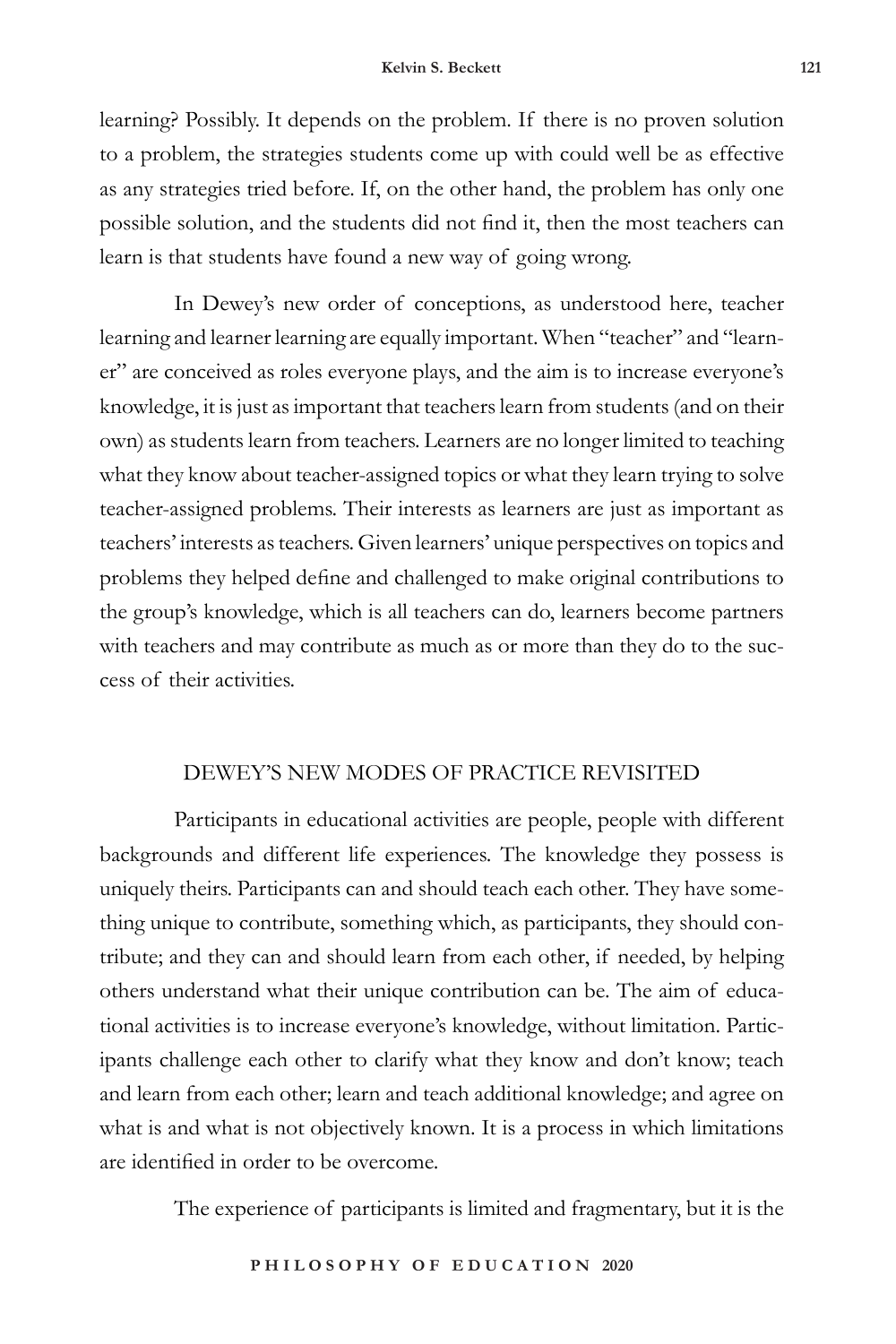only foundation they have for understanding the topics being studied. What's true for them is what's true to their experience; everything else they assume (at least at first) to be false. The challenge participants face is that learning something new involves unlearning the assumption that, because it's new, it must be false. The challenge teachers face is that, having learned in the past from experts and now (being experts themselves) on their own, in the new modes of practice they must learn from students, that is, from amateurs. Freire taught us that "learning" and "unlearning" are different descriptions of the same process, and he demonstrated in his practice (and suggested in his writing) that this lesson can be applied equally well to the learner *and* the teacher's unlearning. The topic discussed in the culture circles was students' slum reality. Students contributed personal experience. Literacy teachers contributed an understanding of the language students used to describe their experience. Neither knew what the other knew. Both were experts and both were amateurs. Teachers (we can assume) had as much to unlearn about students' lived reality as students had to unlearn about the language they used to describe it; and unlearning must have been as challenging for teachers as we hear it was for students.<sup>16</sup>

In the new modes of practice, teachers, as learners, welcome instruction from learners but as teachers they resist being corrected. Learner teaching either contradicts what they know or, when complementing it, contradicts their assumption that nothing more can be known. Teachers challenge learner teaching. They might reject it on the spot (because they are teachers) and explain why. Or they might reserve judgment and require students to provide supporting evidence. As learners, however, teachers welcome instruction. They may accept it as is and ("showing their work") explain why, or ask students to clarify it, proceeding from the assumption that it is true to them and (given how little experts might know) that it is likely true in fact. The learning environment is complex: negative and critical at one moment, positive and creative the next. Teachers learn from learner teaching and learn how to help learners with their teaching.

In the new modes of instruction, teachers do not just learn, they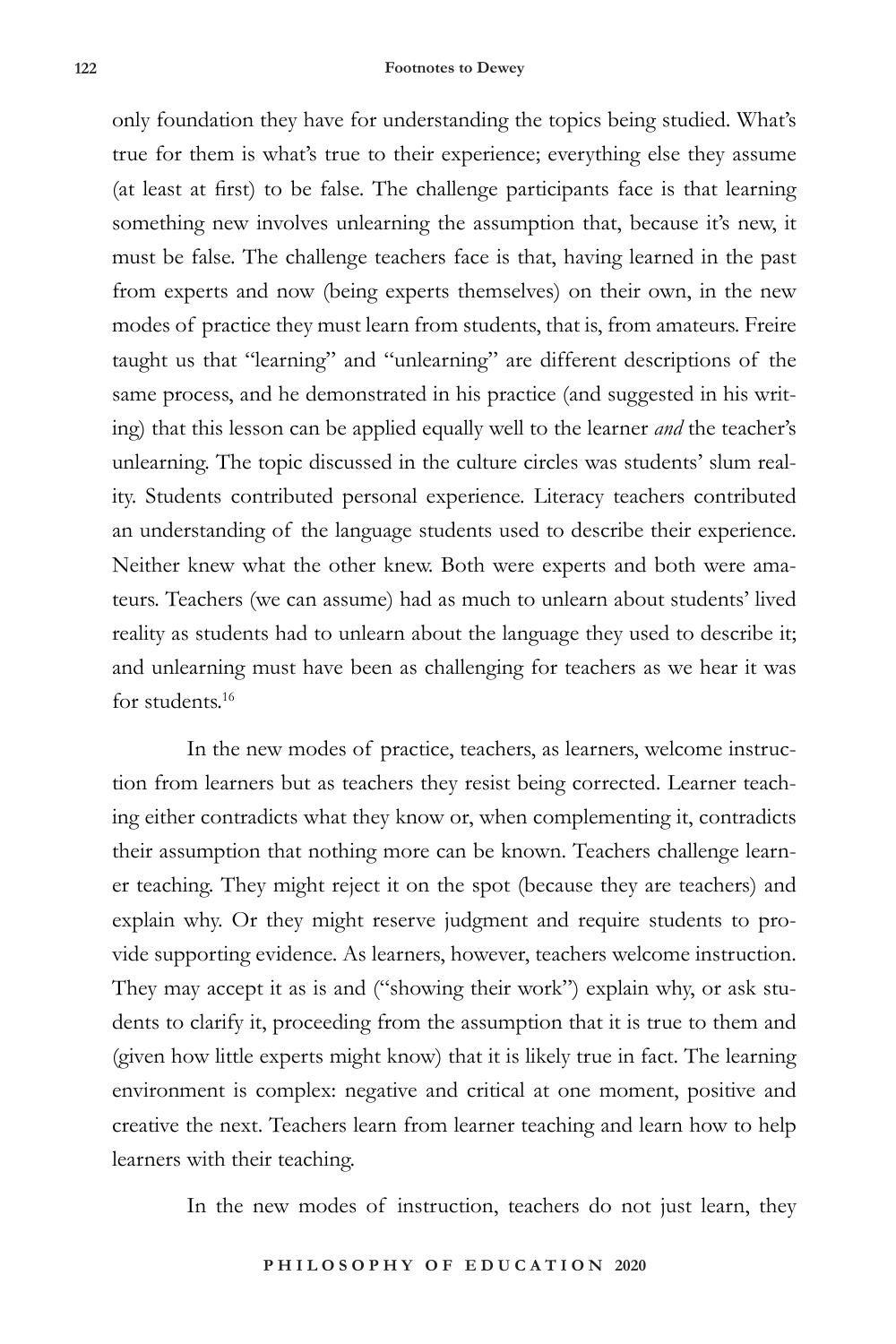model learning. Students must learn how a "stranger"—someone without their personal experience—can help them increase knowledge which is based on their personal experience. Teachers help just by learning, and they help even more by learning self-consciously, that is, by calling attention not just to what they are learning but how they are learning it, thus giving students the opportunity to reflect on their own learning. Teachers might describe the connections between what they are learning from students and what they learned from teachers when they were in school, demonstrating how teaching which seemed strange at first and had little impact became more familiar the more they thought about it and ultimately upended their previous assumptions. Similarly, learners do not just teach, they model teaching. For the new modes of practice to be effective, teachers must teach in new ways, not just as experts teaching established knowledge but as amateurs who have learned something new, something which has yet to be verified. Students help by teaching what they've learned, and they help even more when they explain how they learned it and invite teachers to confirm or disconfirm it based on their personal experience. Teachers are reminded that in the new modes of practice all knowledge construction begins with personal experience. The teachers' experience as well as the students'.

#### DEWEY'S LEGACY

Dewey expanded conservative and progressive conceptions of teaching and learning and made more room for teacher learning, but at the same time he limited its scope and by implication its importance. In *The Child and the Curriculum*, he sees teachers, map in hand, guiding students through territory which is new to students but not to them.17 If students notice things teachers have overlooked new details can be added to the map. Dewey does not see teachers and students exploring territory which is new to all of them and mapping it for the first time. If this had been his metaphor of choice he might have paused and considered the possibility that teachers are as much followers as they are guides. Regardless how limited the territory that students previously explored, based on the similarities and differences between it and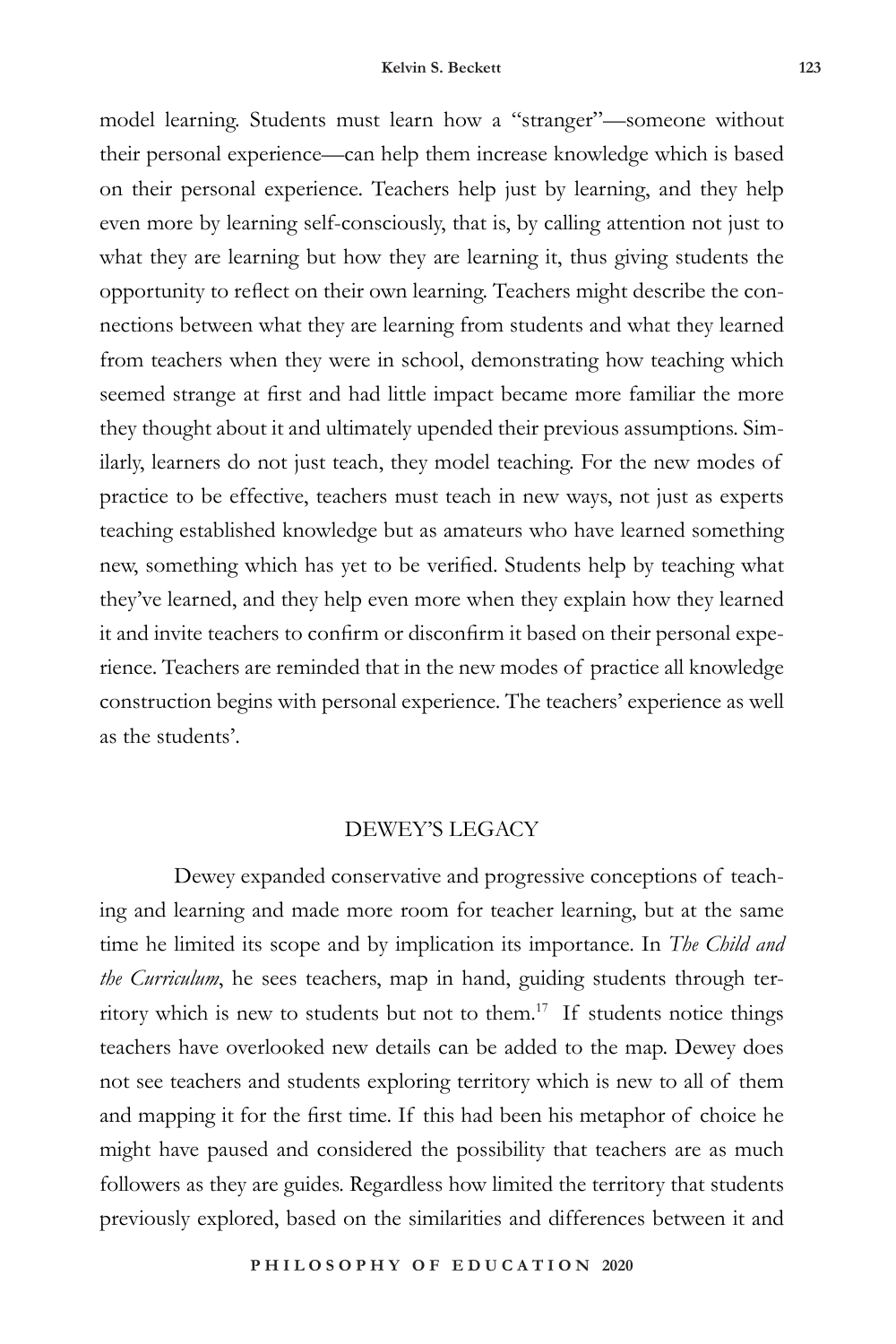#### **124 Footnotes to Dewey**

the new territory, they have an unlimited store of beliefs and assumptions they can teach; and regardless how extensive the territory that teachers previously explored, they do not have more beliefs and assumptions than students have.

In *Democracy and Education*, Dewey imagines (or perhaps remembers) an infant learning the meaning of the word "hat" when his mother says "hat" as she puts something on his head before they go outdoors.18 The example illustrates Dewey's point about the role the social medium plays in human learning: the fact that meaning is communicated from one participant to another in the context of activities they share. But is communication of meaning ever one-way? And is new meaning ever not created? To modify and update Dewey's example, a father might reflect that, when he saw his daughter smile as he put a hat on her head, and realized she wanted him to put the same smile on his face, from that day on he associated "Hat" with an activity to be enjoyed (rather than a chore to be endured); and on those occasions when his smile seemed to her (and felt to him) a bit forced, father and daughter realized that going outdoors was a joy that required some effort.

In the new education, teacher learning is not limited to learner "teaching," that is, to learners reacting without much thought as teachers deliver the curriculum. Just as babies learn through trial and error to help parents understand what they want, students learn how to help teachers understand their perspectives on the curriculum. At first, students may indicate resistance to unfamiliar knowledge by drawing attention to themselves with displays of frustration and anger; but when teachers perceive them to be disruptive and respond accordingly students learn to draw attention specifically to what they are unsure of by making a comment or asking a question at an appropriate time. It is truer to say that teachers fail to teach when they do not take the time to understand and respond to learner resistance. They may assume that students will work things out for themselves, but if that becomes their default reaction they are no longer teaching, because the intention can no longer be interpreted as trying to help others learn.

Expanding the concept of education to include and place equal emphasis on teacher learning arguably increases the chances of success by increasing the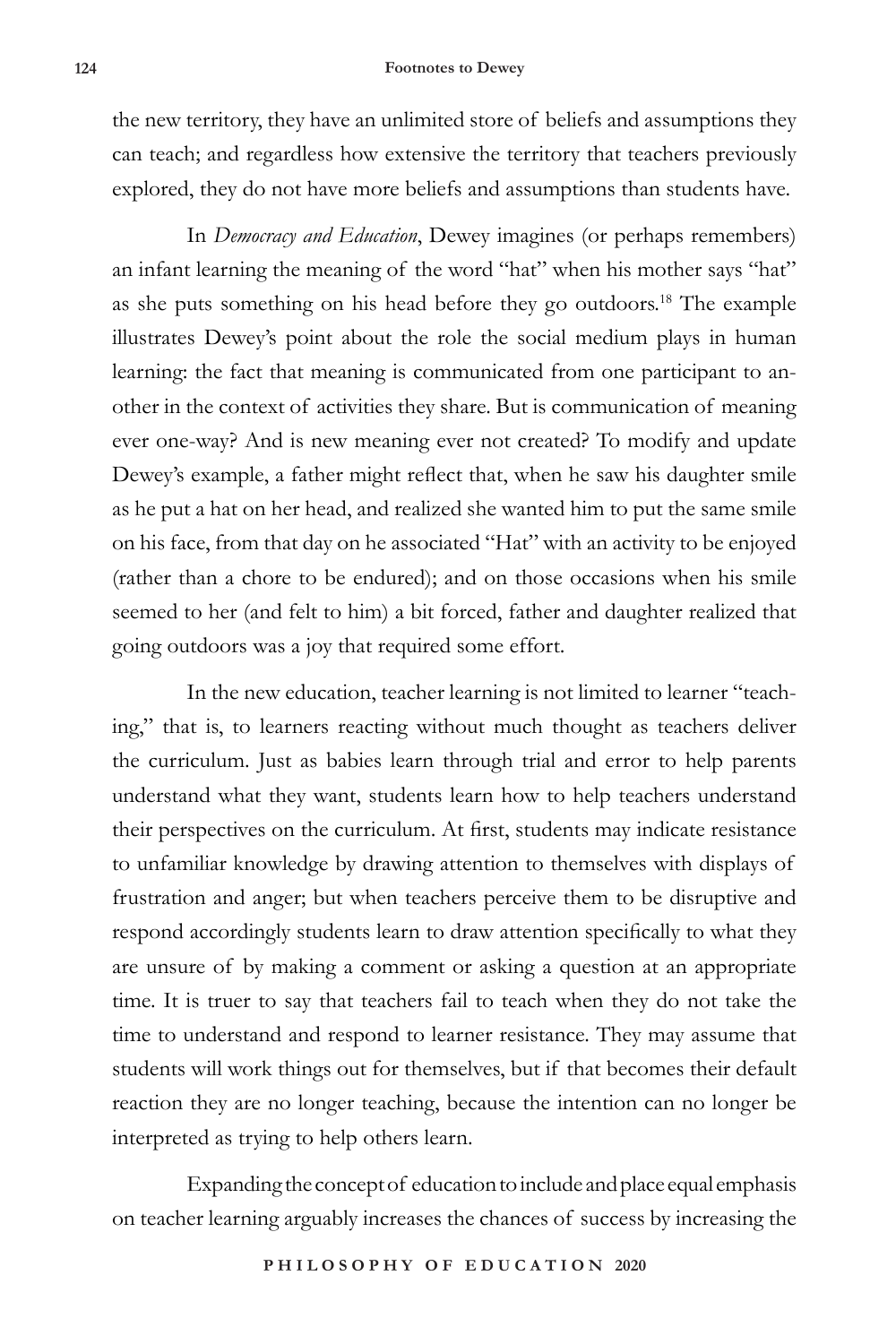ways participants contribute to educational activities. No longer solely dependent on the altruism (and professionalism) of teachers (whose role is to help students learn) and the selfishness (and emerging professionalism) of learners (Dewey's "egotistic specialists"), an avenue is opened for the selfishness in teachers and altruism in learners.19 When participants have more ways to contribute and are motivated in more ways to make contributions, educational activities will likely be more successful. Dewey conceived the University Elementary School as a "cooperative society on a small scale," a society which teachers and students created together and which they renewed each year.<sup>20</sup> At first, the school was new to everyone, including the teachers. And everyone, again including the teachers, had to keep up as it changed year-to-year. Teachers were motivated to learn what students made of the school (each day began with "group conversation"), because it was the teachers' school, too; and students were motivated to do their best for the school because the teachers (unlike most adults) listened to them.<sup>21</sup>

Expanding the concept of education will also increase the chances of success by increasing the control participants have over their teaching and learning. In conservative and progressive forms of instruction, what students learn from teachers cannot be predicted in advance. Though teachers may have good reason to believe students are ready to learn the curriculum, given all the connections students might make between it and their previous learning, what they learn might be almost anything. In Dewey's new modes of practice, teaching is just the first step. Teachers share their knowledge with students (and students teach what they learn from it). Students also share their knowledge with teachers (and teachers teach what they learn from it). Finally, teachers and students seek agreement on what the group does and does not objectively know (and on what they still need to learn and teach). When compared with conservative and progressive forms of instruction, the new modes of practice involve additional steps, giving participants additional contexts in which to understand, and thus gain greater control over, what they are teaching and learning.

## CODA

Dewey developed his philosophy of education during a period of rapid social change: American history's Progressive Era. We live in another period of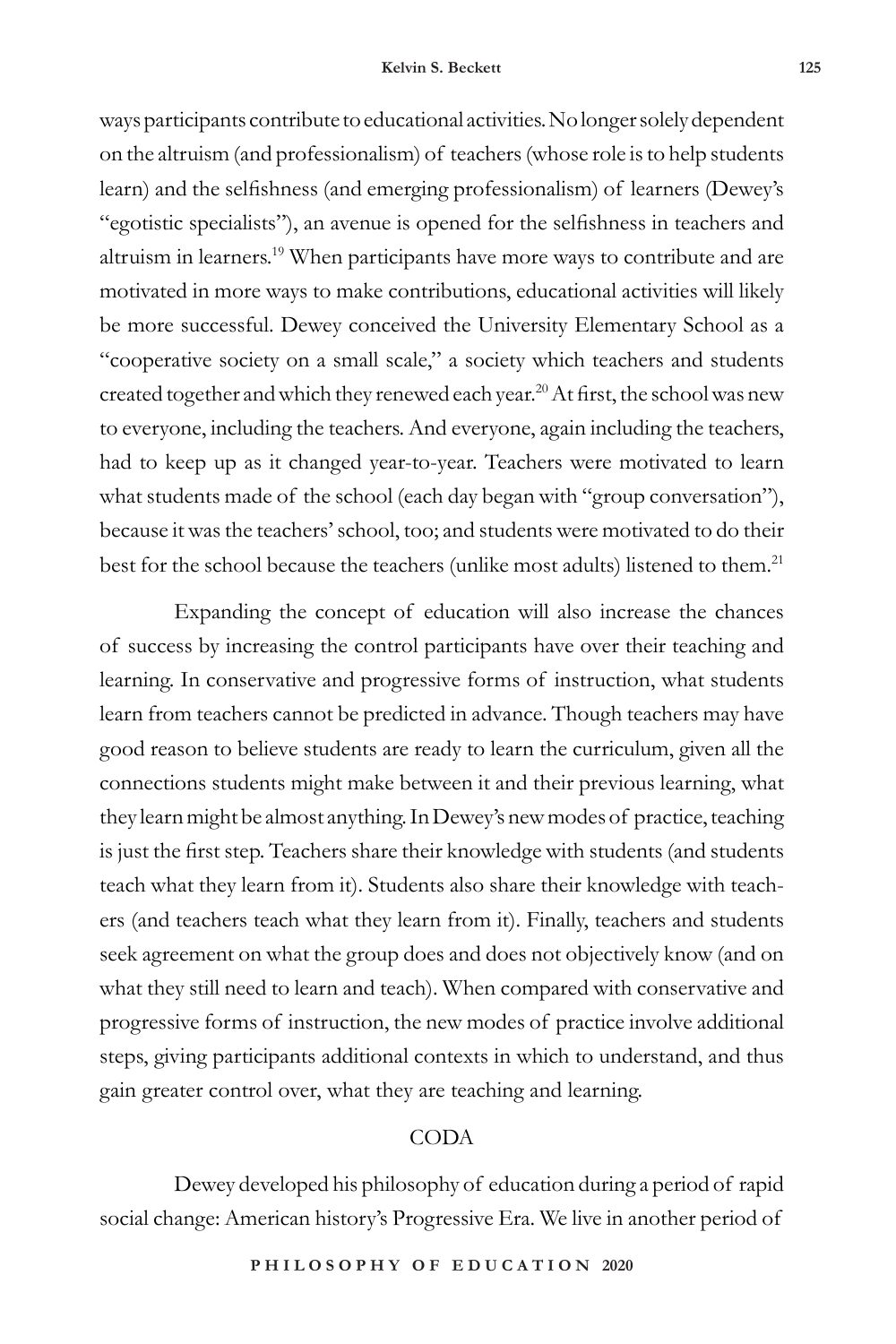rapid social change, now on a global scale. Our homes and classrooms are changing, driven largely by new technologies, with even young children having direct access to information on the internet and a seeming need to share it on social media. Online discussion boards are new forums for teaching and learning. In the U.S. and internationally, they are conceived as Communities of Inquiry (CoI) in which teachers and learners are participants in educational activities working towards a common goal. The CoI approach to online discussions was developed by a team of Canadian researchers.22 It is based on Dewey's *How We Think* and more generally on *My Pedagogic Creed.*<sup>23</sup> Participants share their knowledge and learning with the aim of creating new knowledge to meet the challenges of a new world. Given the unique perspectives students bring to discussions, their contributions *can be* as important as instructors' contributions; and because the aim of the discussions is to create a body of knowledge all participants can share, student contributions are *always* as important as instructor contributions.

CoI instructors do not just teach. They teach to learn. They assume that students are participants who have a responsibility to contribute to the discussions, the instructor's associated responsibility being to provoke original contributions from them. Instructors typically ask students to base their initial posts in part on the latest research, research the instructor may not be familiar with; but when an original contribution is only hinted at in what students write, a prompt from the instructor is needed to clarify it, the assumption being that the students became "blocked." Students are also encouraged to learn from each other by comparing what they write, and these contributions may be less well-thought-out. The instructor's associated responsibility here is to ask students to justify their posts, as their interest appears to have "flagged."

Students in CoI do not just learn, they learn in order to teach. At the beginning of online courses students are typically asked to introduce themselves by giving a brief sketch of their personal, educational and (in graduate courses) professional backgrounds. Then in the discussions, which are often based on scenarios or role plays, students are asked to base their contributions in part on their personal experience. Students may begin a course holding a conservative or progressive conception of education and limit their participa-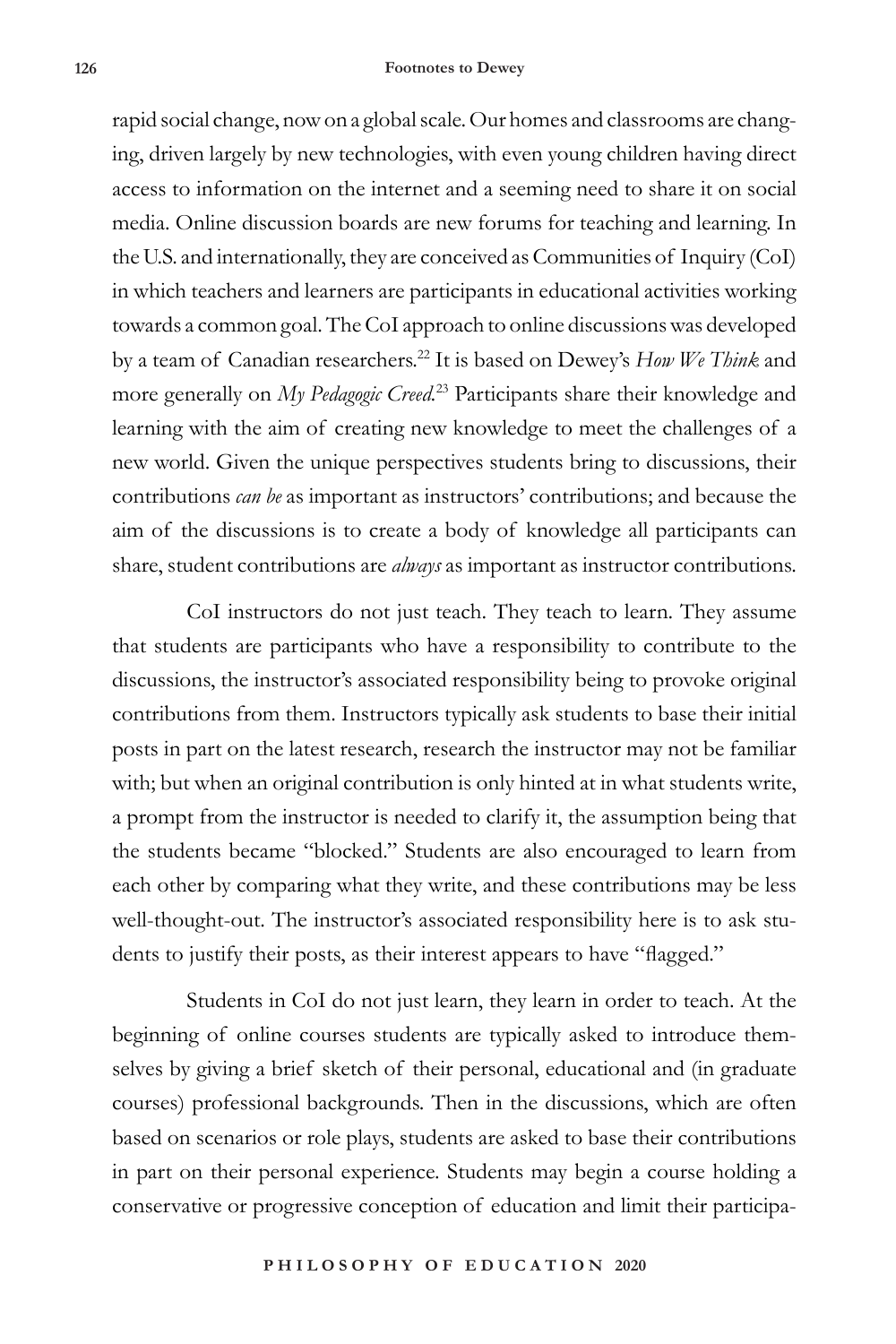tion accordingly. The aim is that by the end of the course they will have gained some experience of and appreciation for a new mode of practice based on a new order of conceptions. The course has, in effect, modelled what it aims to teach; and one measure of its success is how much students have taught instructors.

1 John Dewey, *Democracy and Education: An Introduction to the Philosophy of Education* (New York: The Free Press, 1916), 69.

2 John Dewey, *Experience and Education* (New York: Collier, 1938), 5.

3 See Kelvin S. Beckett, "R. S. Peters and the Concept of Education," *Educational Theory* 61, no. 3

(2011): 239-255; "Paulo Freire and the Concept of Education," *Educational Philosophy and Theory* 45, no. 1 (2013): 49-62; "John Dewey's Conception of Education: Finding Common Ground with R. S. Peters and Paulo Freire," *Educational Philosophy and Theory* 50, no. 4 (2018): 380-389.

4 Joseph Betz, "John Dewey and Paulo Freire," *Transactions of the Charles S. Pierce Societ*y 28, no. 1 (1992): 114.

5 John Dewey, *Democracy and Education: An Introduction to the Philosophy of Education (New York: The Free Press, 1916)*, 76.

6 Dewey, *Democracy and Education*, 9.

7 R. S. Peters, *Ethics and Education* (London: George Allen & Unwin, 1966), 53.

8 Paulo Freire, *Pedagogy of the Oppressed* (New York: Penguin, 1970/1996), 72.

9 Paulo Freire, *Cultural Action for Freedom* (Cambridge, MA: Harvard Education Review, 1970), 53.

10 Paulo Freire, *Pedagogy of the Oppressed* (New York: Penguin, 1970/1996)*,* 80.

11 John Dewey, *Democracy and Education (New York: The Free Press, 1916), 71;* See especially, Katherine C. Mayhew and Anna C. Edwards, *The Dewey School:*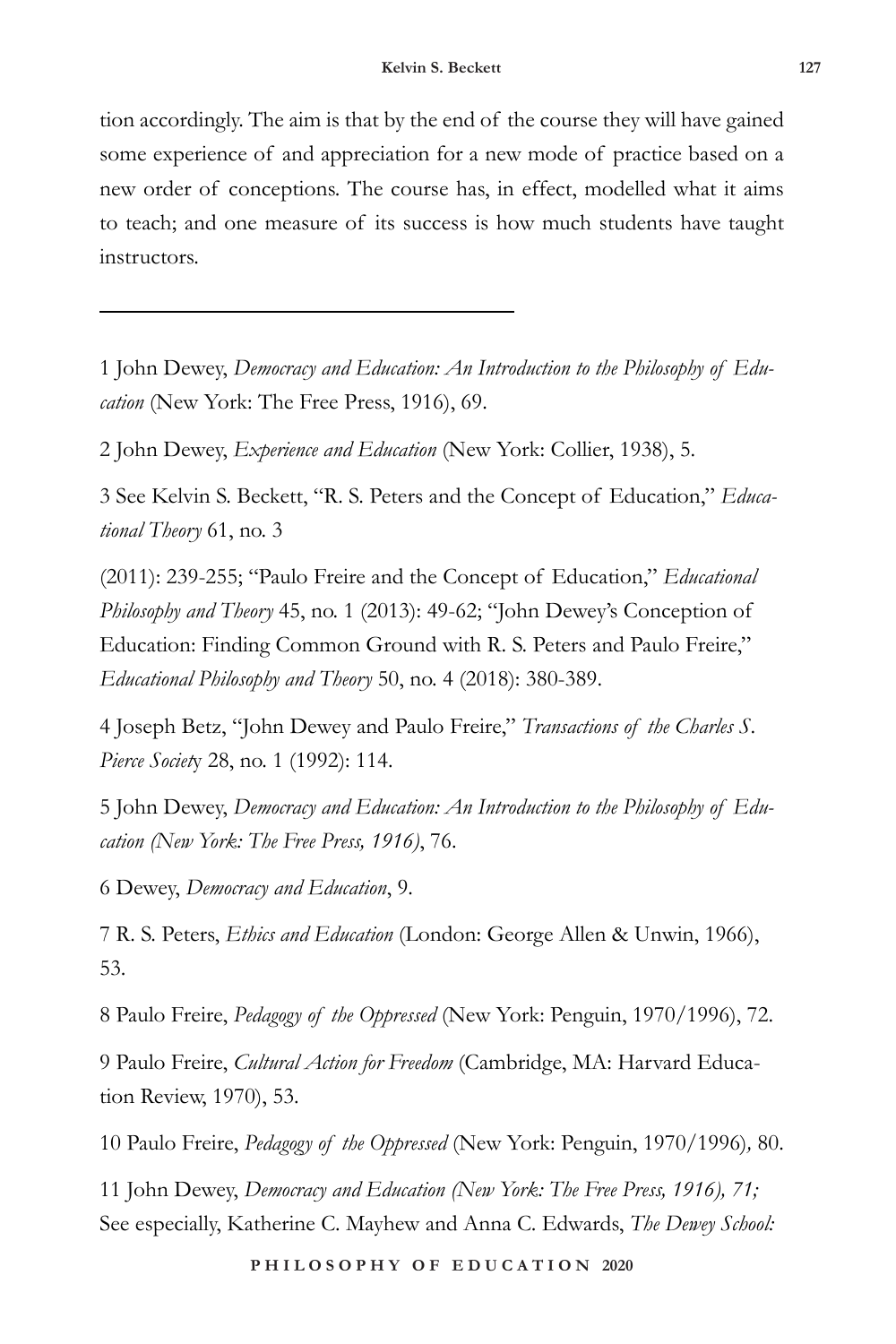*The Laboratory School of the University of Chicago, 1896–1903* (New York: Appleton-Century, 1936).

12 R.S. Peters, *Ethics and Education* (London: George Allen & Unwin, 1966), 31.

13 Paulo Freire, *Cultural Action for Freedom* (Cambridge, MA: Harvard Education Review, 1970), 53.

14 See for example Stefaan E. Cuypers and Christopher Martin, *Reading R. S. Peters Today: Analysis, Ethics, and the Aims of Education* (London: Wiley-Blackwell, 2015); Jim Garrison, Stefan Neubert, and

Kersten Reich, *Democracy and Education Reconsidered: Dewey After One Hundred Years* (New York: Routledge, 2016); Peter Roberts, *Paulo Freire in the 21st Century: Education, Dialogue, and Transformation* (New York: Routledge, 2016).

15 Katherine C. Mayhew and Anna C. Edwards, *The Dewey School: The Laboratory School of the University of Chicago, 1896–1903* (New York: Appleton-Century, 1936).

16 See Peter Mayo, *Liberating Praxis: Paulo Freire's Legacy for Radical Education and Politics* (Westport, CT: Praeger, 2004).

17 John Dewey, *The Child and the Curriculum* (Chicago: The University of Chicago Press, 1902).

18 John Dewey, *Democracy and Education: An Introduction to the Philosophy of Education* (New York: The Free Press, 1916), 15.

19 Dewey, *Democracy and Education,* 9.

20 John Dewey as quoted in Katherine C. Mayhew and Anna C. Edwards, *The Dewey School: The Laboratory School of the University of Chicago, 1896–1903*  (New York: Appleton-Century, 1936), 5.

21 The school was, by all accounts, a success, per Mayhew and Edwards, *The Dewey School*, 75; See especially, Lawrence A. Cremin, *The Transformation of the School: Progressivism in American Education, 1876-1957* (New York: Alfred A. Knopf, 1969).